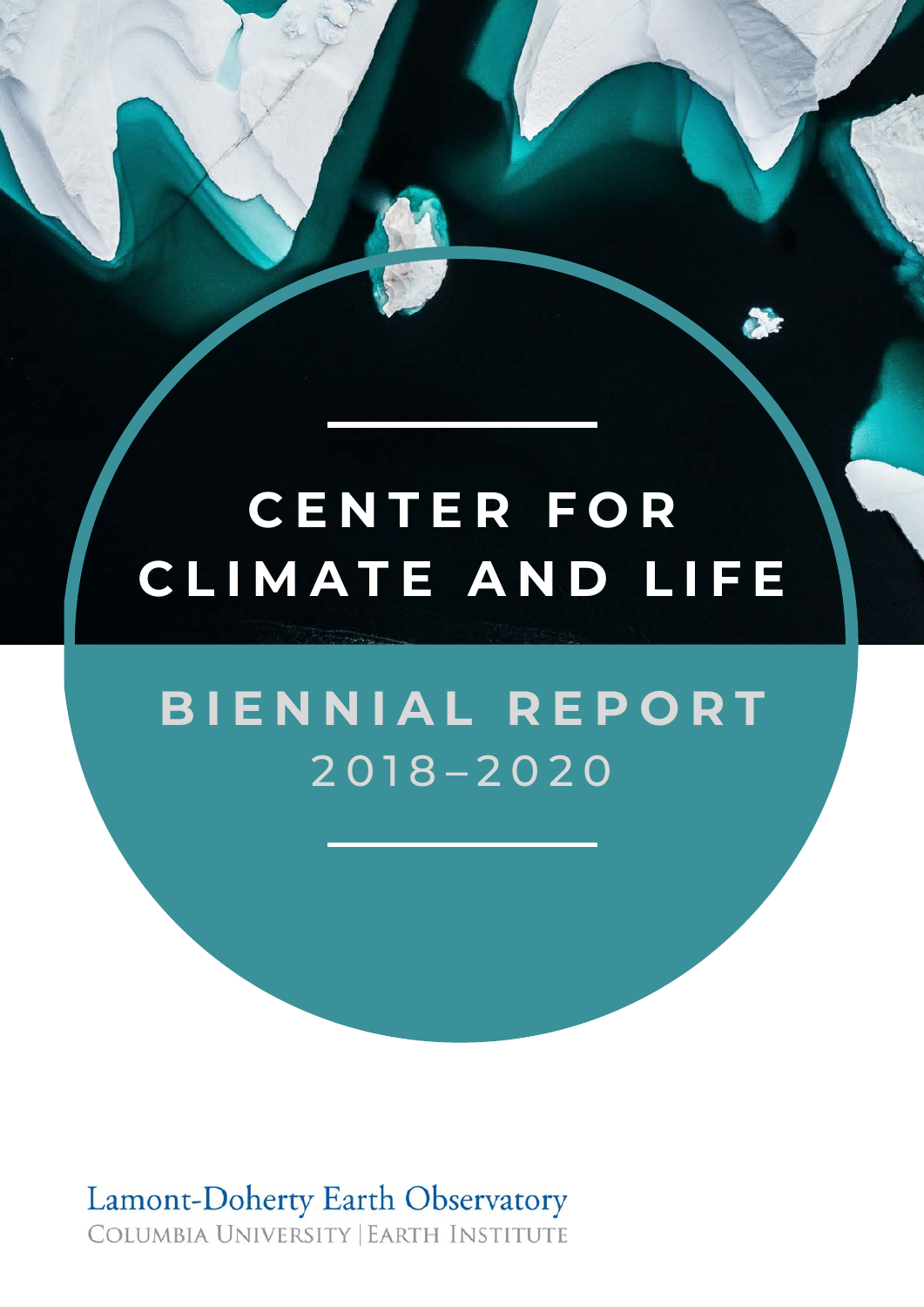## **MESSAGE FROM THE DIRECTOR**

Dear friends,

At the Center for Climate and Life, we've taken a bold, new approach to advancing innovative research that informs solutions to the climate crisis. Our unique funding model is successfully incentivizing and accelerating use-inspired climate research.

With your support, the scientists we fund are uncovering the future of the Greenland Ice Sheet,



advancing understanding of the polar vortex and other extreme weather, closing the air pollution data gap in Sub-Saharan Africa, and so much more.

I hope you enjoy this report and learning about our accomplishments from this 2018-2020 biennial period.

[As you may know, I will step down from the Center in October 2020 to](https://www.whoi.edu/press-room/news-release/whoi-names-peter-de-menocal-president-and-director/) become the president of Woods Hole Oceanographic Institution. At that time, the Center will be elevated into the Lamont-Doherty Earth Observatory Directorate as the Climate and Life Initiative and led by Maureen Raymo, interim director.

Plans for the Climate and Life Initiative include continuing the success of our Fellows Program by funding seven new Fellows, recruiting junior research professors, and supporting a Scientific Instrument Repair Fund to benefit the entire Lamont campus.

I'm proud of what we've accomplished in our first four years. We couldn't advance our mission without the support of our donors, partners, staff, and Advisory Board, and I extend a sincere thanks to everyone who has contributed to our work.

Warmly,

PETER deMENDER

Peter de Menocal, Director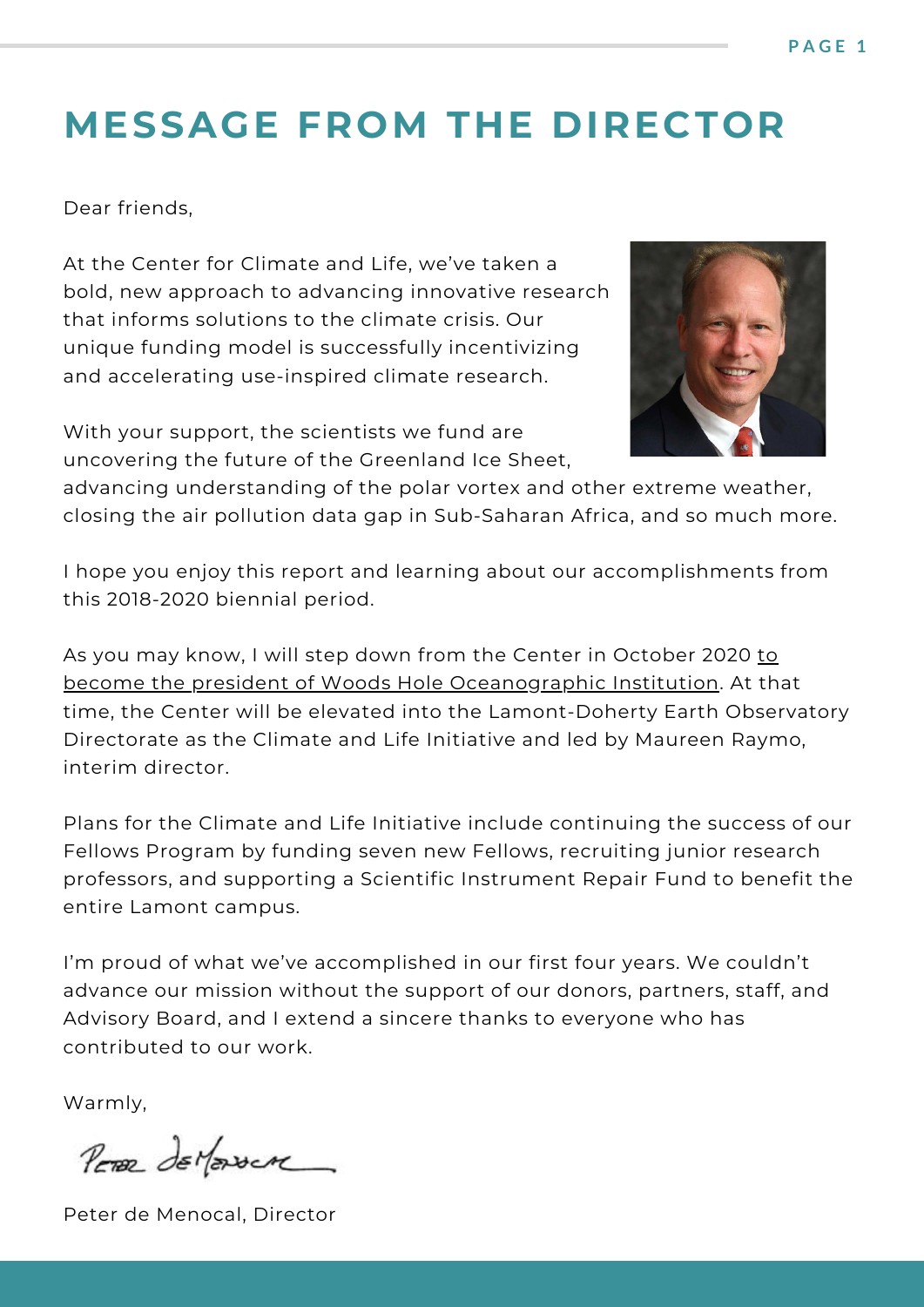### **2018–2020 HIGHLIGHTS**

#### Understanding Climate Challenges

We awarded an additional \$852,000 in research fellowships to four Columbia scientists. Since 2016, we've granted \$4 million in Fellowship awards to 14 scientists who lead critical research on topics central to our mission.

#### Multiplying Our Investments

The \$852,000 in direct support we awarded to our Climate and Life Fellows has already leveraged more than \$7 million in additional federal and private research funding.

#### Forging New Partnerships

Solutions to the climate crisis aren't possible without our partners. We collaborate with private sector organizations, such as Aon Reinsurance and Jupiter Intelligence, to fund ocean and climate research and address climate threats with action.

#### Investing in Diversity and Inclusion

We support two Lamont initiatives that increase underrepresented diversity in science. The Seminar Diversity Speaker Series encourages diversity and inclusion in campus seminars, and the Secondary School Field Research Program provides hands-on research experience to high school and college students and their teachers.

#### Inspiring Future Scientists

During the past two years, 16 high school students participated in our annual summer intern program, a four-week, immersive research experience that's now trained nearly 50 local students.

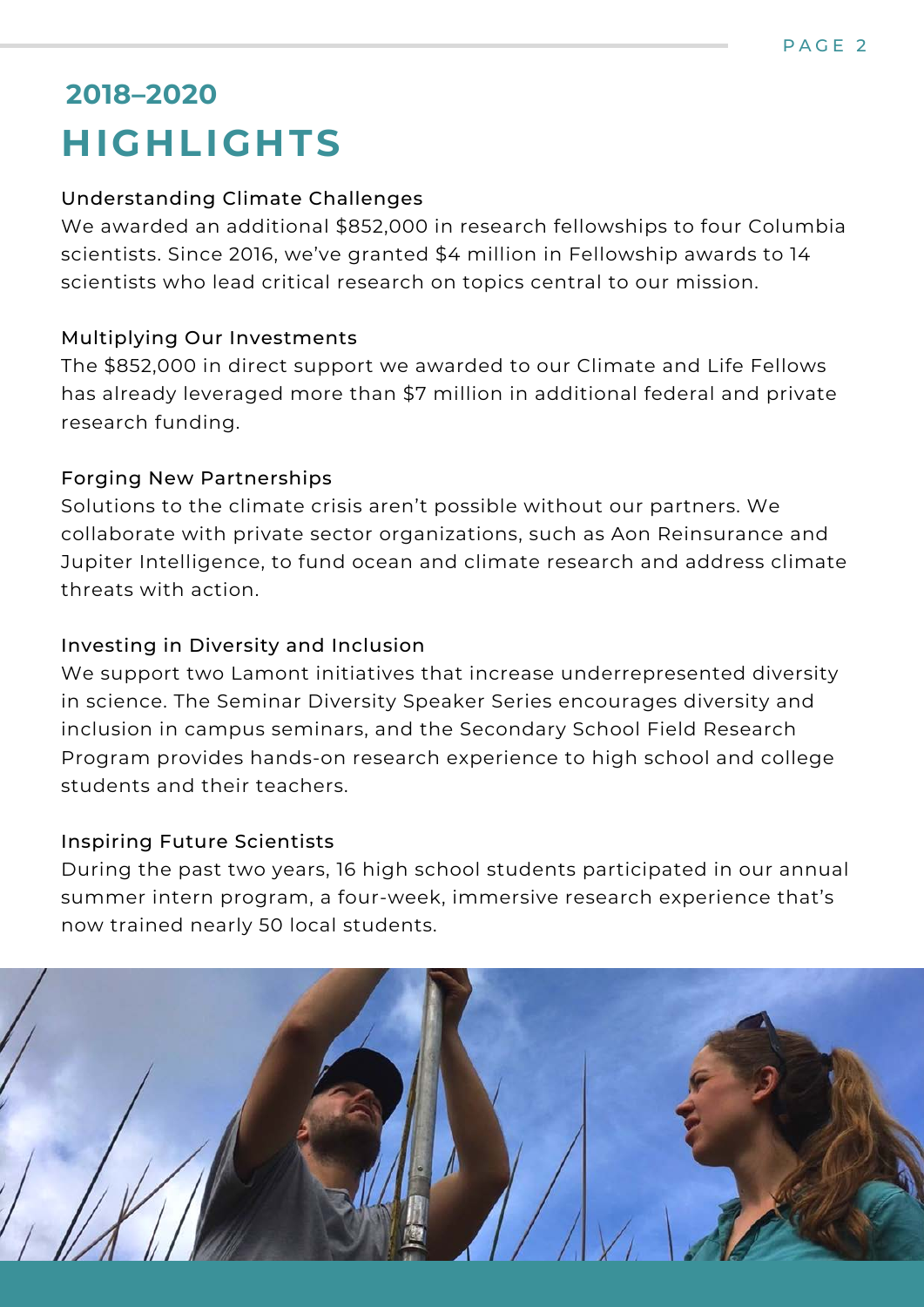

## **IMPACT STORIES**

### Uncovering the Future of the Greenland Ice Sheet

Joerg Schaefer and Gisela Winckler, 2017 Climate and Life Fellows, are part of a team awarded nearly \$7 million in National Science Foundation funding in 2020 for GreenDrill, a project that will reveal the Greenland Ice Sheet's past in unprecedented detail and enable more accurate predictions of how it may add to rising seas in the 21st century. The project was born out of a 2016 *Nature* paper led by Schaefer that provided the first evidence that Greenland once lost most of its ice, making it more prone to melting than scientists thought. Schaefer and Winckler used their Center funding to advance this pilot study, and say it was crucial to the success of the GreenDrill proposal.

### Bridging the Air Pollution Gap in Sub-Saharan Africa

A lack of data makes it hard to know how harmful air pollution is in Africa. Dan Westervelt, a 2019 Climate and Life Fellow, is addressing this issue by setting up an air pollution monitoring network for three megacities in Sub-Saharan Africa. Building on this work, Westervelt was awarded \$2 million from the National Science Foundation for a new project that will support air pollution monitoring efforts in data-sparse areas of the world, particularly in Africa, by establishing an international network of sensors and scientists.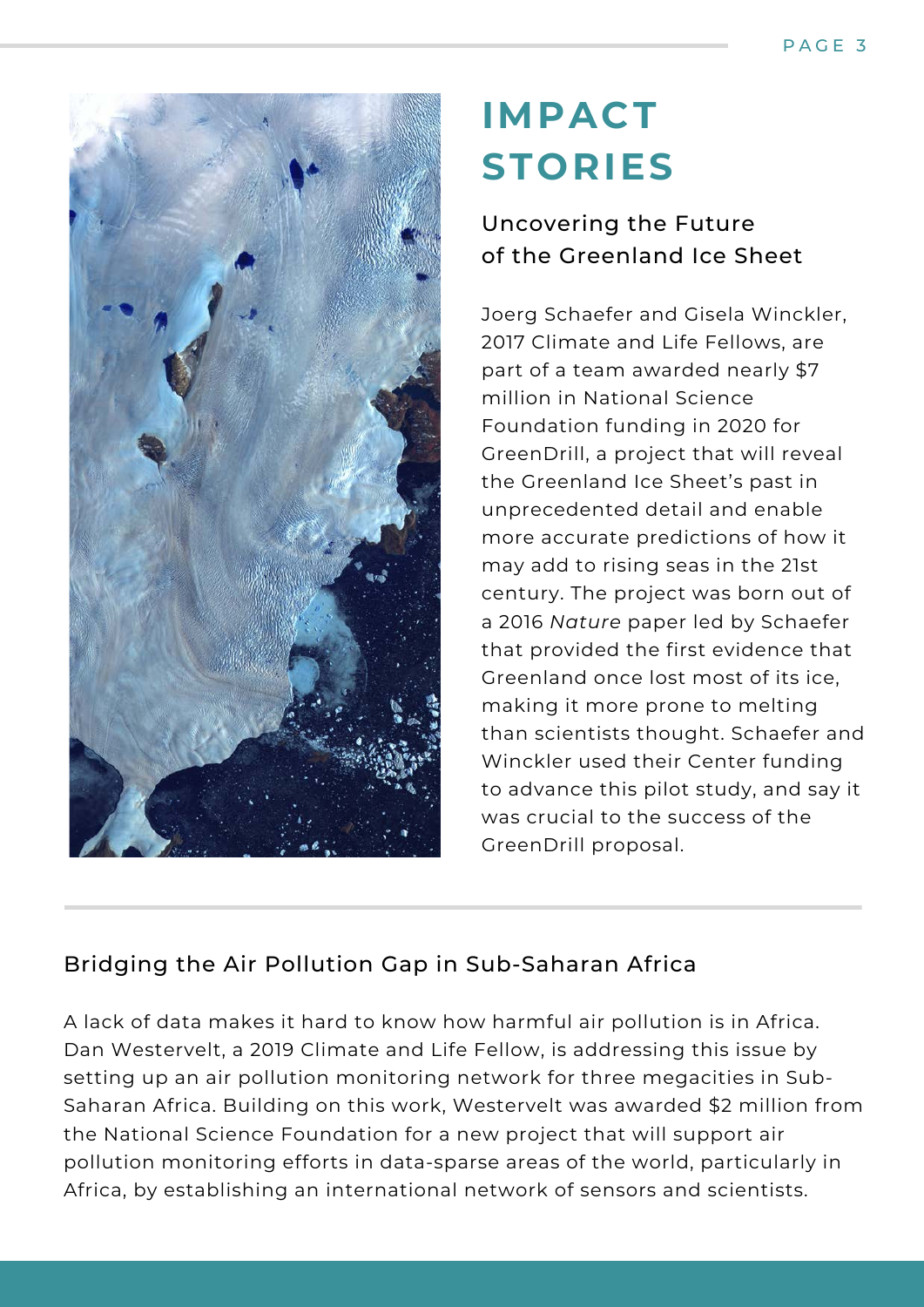## **IMPACT STORIES**

Examining How Early Humans Responded to Climate Change

Kevin Uno, a 2019 Climate and Life Fellow, and Rachel Lupien, a Lamont postdoctoral researcher who received funding from the Center, investigate how abrupt changes in climate affected Neolithic human culture and migration at Gobero, an archeological site in Niger, located in the middle of the Sahara Desert. During recent field expeditions in Africa, they gathered data and information that will help them reconstruct the diets and lives of the Gobero inhabitants. Their results will add to our understanding of how human populations in the Sahel and Sub-Saharan Africa responded to shifts in mean climate state in the past, and help scientists and policymakers plan for the future.



### How the Loss of Arctic Sea Ice Impacts Extreme Weather

Research led by atmospheric scientist Yutian Wu, a 2018 Climate and Life Fellow, examines the Arctic's impact on North American weather and climate, particularly the changes in winter weather. Her modeling studies now have the potential to improve seasonal prediction of mid-latitude cold events over the North Atlantic and Eurasia, such as the polar vortex.

Visit [climateandlife.columbia.edu](http://climateandlife.columbia.edu/) to learn more about our work.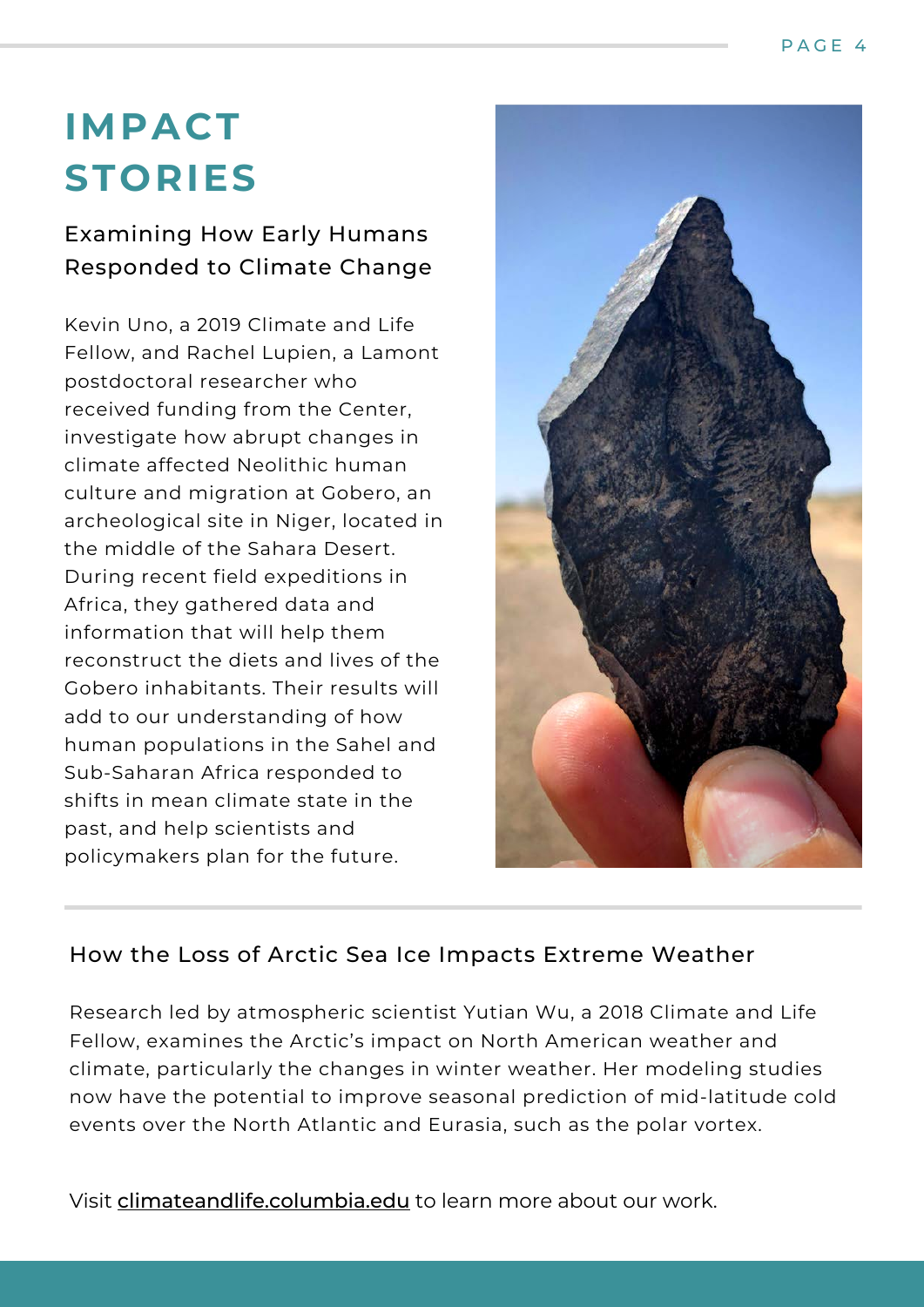# **FINANCIAL SUMMARY**

We continue to experience yearly growth in donor support, receiving more than \$3.2 million in additional gifts and grants.

Since 2016, the Center has awarded \$4 million in research grants to Columbia scientists, which led to an additional \$32.5 million in funding—a 7:1 return on our investment.

And we use more than 80 percent of our financial resources to directly advance Columbia climate research.

None of this would be possible without our passionate, dedicated donors. Their support advances our mission, helps us understand our planet, and finds solutions to climate challenges.

| <b>Sources of Revenue</b> | <b>FY19</b> | <b>FY20</b> | <b>Total</b> |
|---------------------------|-------------|-------------|--------------|
| Gifts (Foundations)       | \$1,346,790 | \$346,175   | \$1,692,965  |
| Gifts (Individuals)       | \$74,727    | \$57,152    | \$131,879    |
| <b>Foundation Grants</b>  | \$215,856   | \$1,008,166 | \$1,224,022  |
| <b>Industry Contracts</b> | \$103,553   | \$112,289   | \$215,842    |
| Columbia Endowment        | \$490,000   | \$317,000   | \$807,000    |
| <b>TOTAL INCOME</b>       | \$2,230,926 | \$1,840,782 | \$4,071,708  |



**FY2019-2020 BREAKDOWN OF SPENDING**